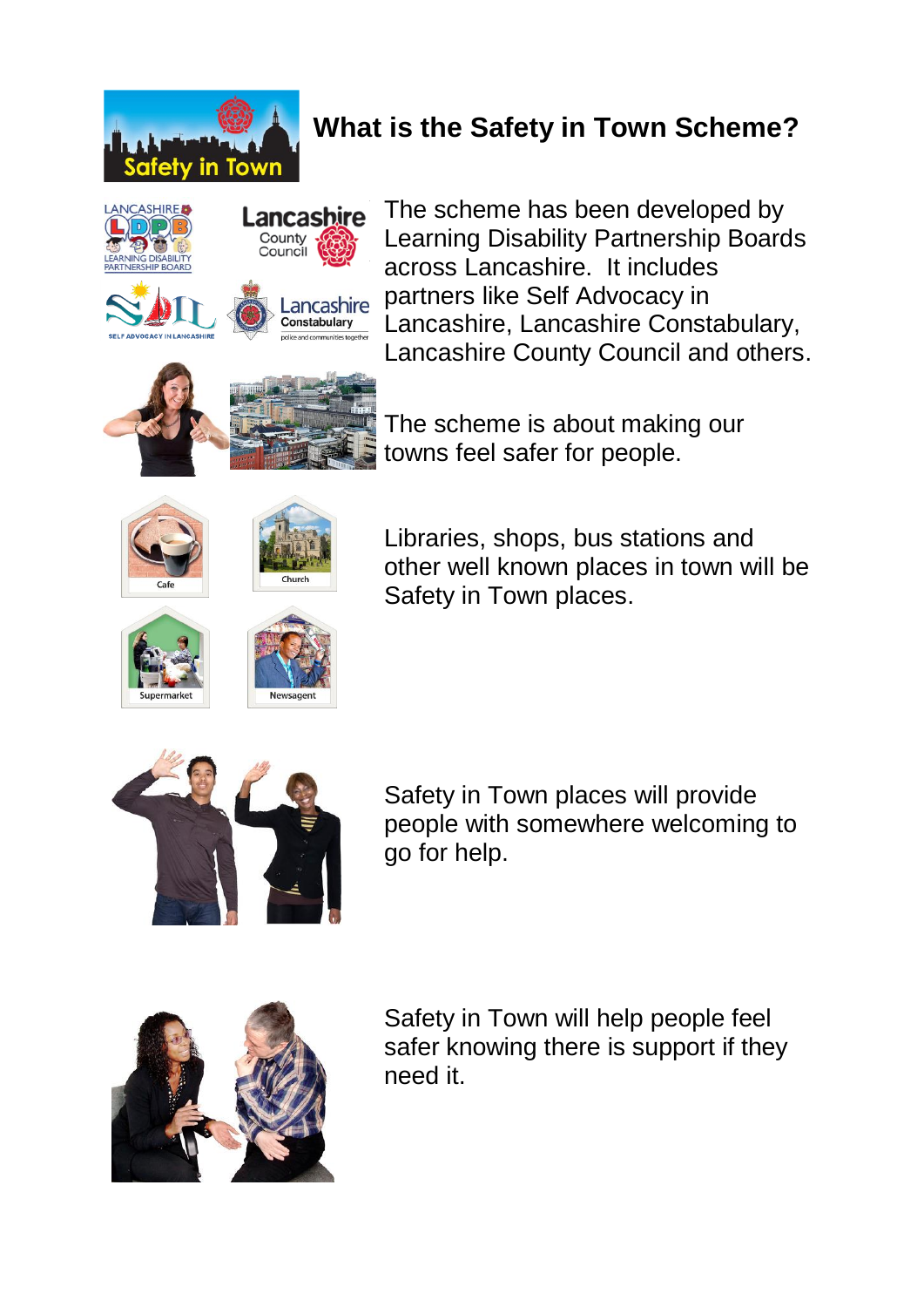## **How would Safety in Town places help?**



A Safety in Town place is where you would be welcomed and offered support.

A Safety in Town place would



be welcoming and understanding



be a place to wait until help arrives



call family, friends or support workers to come to help you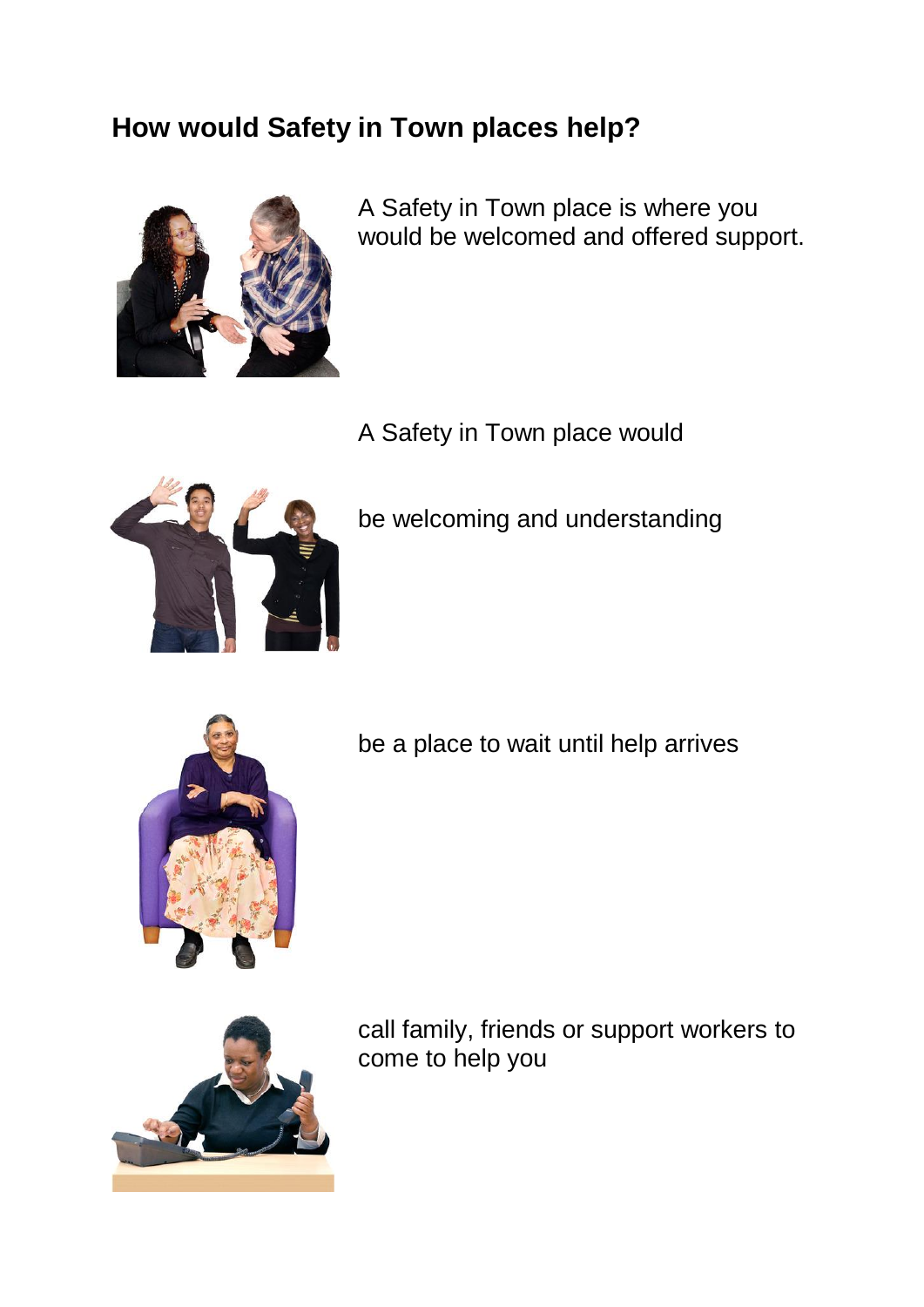

call the Police if a crime has happened.

It may help you report a hate crime or incident.

A hate crime is when someone has threatened or bullied you because of who you are.

## **How will it work?**





These places should be somewhere well known and easy for people to get to when in town.



Safety in Town places will have a sticker in their window so that people will know it is part of the scheme.



Safety in Town places will be given tips on how to support people who come to them for help.